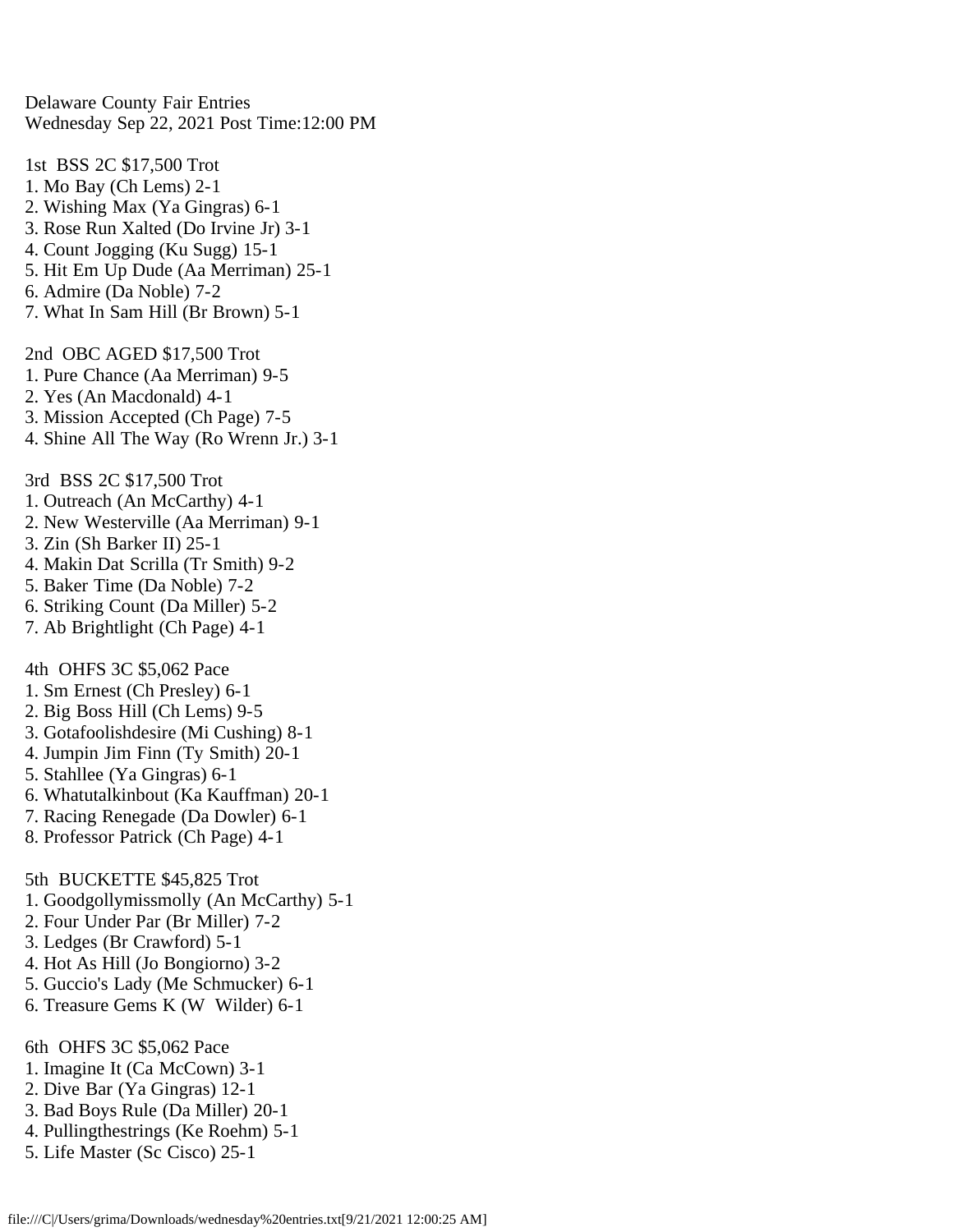- 6. Illini Duke (Aa Merriman) 12-1
- 7. Willy's Last Wish (Do Irvine Jr) 8-1
- 8. Sir Charles Of Sky (Ch Page) 5-2
- 9. Just Marvelous (An McCarthy) 5-1

7th BUCKETTE \$45,825 Trot

- 1. Pub Crawl (An Miller) 8-5
- 2. Keystone Barracuda (Ch Norris) 5-1
- 3. May Karp (Ti Tetrick) 2-1
- 4. Queen Of All (Br Miller) 8-1
- 5. Dutiful (Da Miller) 10-1
- 6. Frankly My Dear (Ro Wrenn Jr.) 8-1

8th OHFS 3C \$5,062 Pace

- 1. Smile Today (Ch Presley) 7-1
- 2. Racing My Beamer (Da Noble) 6-1
- 3. Sixby Hanover (Ti Tetrick) 6-1
- 4. Knight On Ice (Ya Gingras) 5-1
- 5. Bubbybeach (Pi Henry) 20-1
- 6. Yankee Sparkle (Da Miller) 9-1
- 7. Official Bean (An McCarthy) 8-1
- 8. Im Rocking It (Ca McCown) 2-1
- 9. Poor Boys Big Bear (W Wilder) 12-1

9th BSS 2C \$17,500 Trot

- 1. Rose Run Xtatic (Ka Kauffman) 8-1
- 2. Bena Longtom Comin (An McCarthy) 10-1
- 3. My Guy Wrapsitup (Ro Gillespie) 9-1
- 4. Spirit Ridge (Ke Holliday) 12-1
- 5. Pine Rocket (Pe Wrenn) 4-1
- 6. Frosty Trouble (Ty Smith) 8-5
- 7. Stay Tuned (Jo Wengerd) 7-2
- 8. Uncle Leon (Da Noble) 25-1

10th BSS 3F \$17,500 Pace

- 1. Hailmaryfullograce (Da Noble) 9-1
- 2. Reachthruthesky As (Aa Merriman) 4-1
- 3. Odds On Buckeyes (Ty Smith) 6-1
- 4. Free Thinker (Ch Page) 2-1
- 5. San Franny (Ro Wrenn Jr.) 5-1
- 6. Queen Of Cambridge (Au Hanners) 25-1
- 7. Shameful Eyes (Br Miller) 25-1
- 8. Cousin Margie (Ty Buter) 12-1
- 9. Winella Hanover (Ti Tetrick) 8-1
- 11th OBC 2F \$62,000 Trot
- 1. Hill Of A Diamond (Da Noble) 15-1
- 2. What's Up Cupcake (Ty Smith) 7-1
- 3. Be My Baby Now (Ch Page) 9-5
- 4. Sweet On Pete (An Macdonald) 9-2
- 5. Blaze Of Justice (Br Miller) 10-1
- 6. Kirsi Dream (W Wilder) 7-1
- 7. Caviar Roxie Due (Aa Merriman) 5-1
- 8. Reichers Caviar (Da Miller) 8-1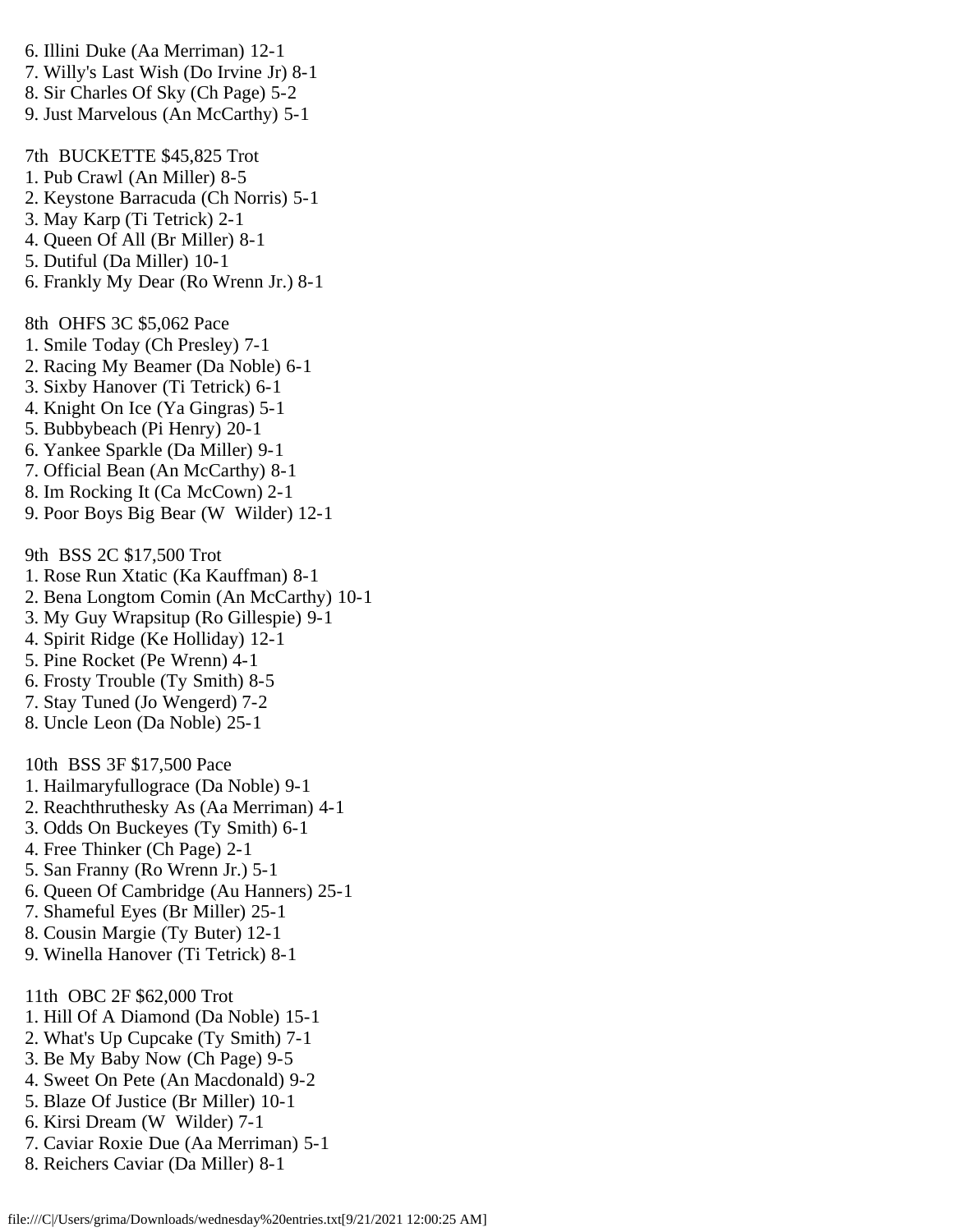1. Mccessor (Da Miller) 7-1 2. Diamond Official (Ty Smith) 5-1 3. Cruisin Thru Time (Ro Wrenn Jr.) 6-1 4. Well N Down (Ya Gingras) 20-1 5. Lady Warrior (Aa Merriman) 6-1 6. Pinknperfect (Ch Page) 7-1 7. Rockin The Blues (Da Noble) 6-1 8. One Fine Andi (Jo Sutton) 4-1 9. Racing Glory (Ti Tetrick) 7-1 13th BSS 2C \$17,500 Trot 1. All Gas No Brakes (Tr Smith) 7-1 2. Tom's Ace (Pi Henry) 25-1 3. A Handsome Face (Do Irvine Jr) 7-2 4. Rose Run Xander (Ro Wrenn Jr.) 5-2 5. Miles Of Muscle (Da Noble) 15-1 6. Doo Wop Kid (Hu Beatty) 5-1 7. Shamrock (Ka Kauffman) 5-1 8. Phantom Tom (Da Miller) 6-1 14th 2YR F STDB \$42,710 Pace 1. A Girl That Twirls (An McCarthy) 8-5 2. A List Girl (W Wilder) 12-1 3. Acrimony (Sc Zeron) 8-1 4. Gonna Be Good (Ty Smith) 7-1 5. Somemiki Hanover (Ro Wrenn Jr.) 15-1 6. Start Takin It Off (Ya Gingras) 6-1 7. Wine N Dine Me (Jo Bongiorno) 2-1 15th OBC 2F \$62,000 Trot 1. Purple Aura (An Macdonald) 9-2 2. I'll Annie Up (Ch Page) 6-1 3. Martysmagicmoment (Da Miller) 6-1 4. Gabbys C Note (Aa Merriman) 3-2 5. Stephanie Hill (Ro Wrenn Jr.) 5-1 6. Mighty Angel (Ya Gingras) 12-1 7. April Spirit (Al Hawk) 25-1 8. Lady Camryn (Da Noble) 12-1 16th JUGETTE \$50,760 Pace 1. Paulas Bet Hanover (Ya Gingras) 6-1 2. Scarlett Hanover (Ti Tetrick) 7-2 3. Mikala (Ge Brennan) 4-1

12th BSS 3F \$17,500 Pace

- 4. Nashville Elgenna (An McCarthy) 2-1
- 5. Chase Lounge (Ty Buter) 10-1

17th JUGETTE \$50,760 Pace

- 1. Odds On Whitney (Ti Tetrick) 9-2
- 2. Continualou (Ch Page) 10-1
- 3. Oakwoodanabella Ir (Ro Wrenn Jr.) 6-1
- 4. Test Of Faith (Da Miller) 8-5
- 5. Smothastenesewisky (Br Miller) 7-2